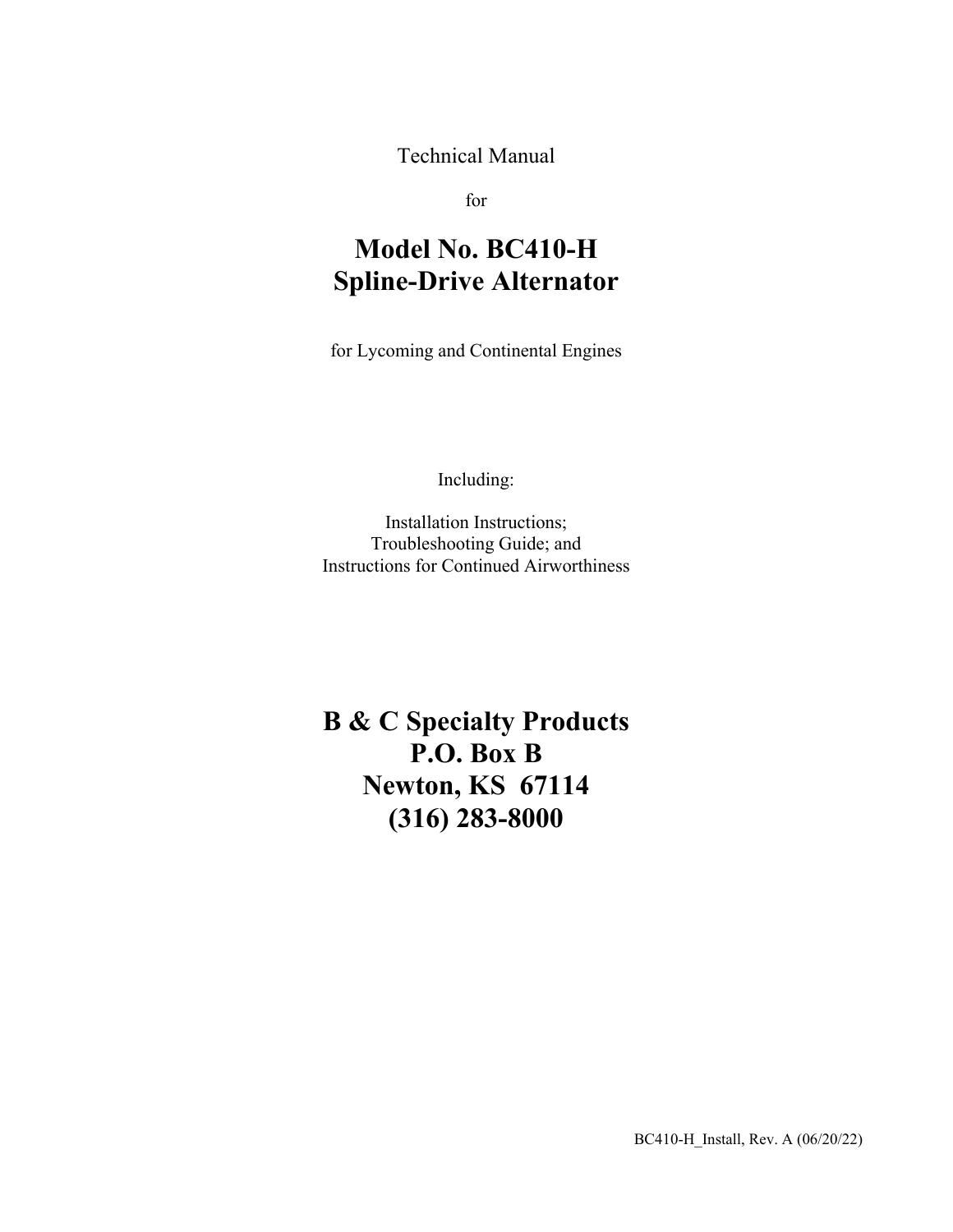## **NOTE**

The BC410-H Alternator is not STC'd or PMA'd and is intended for installation on amateur-built aircraft only.

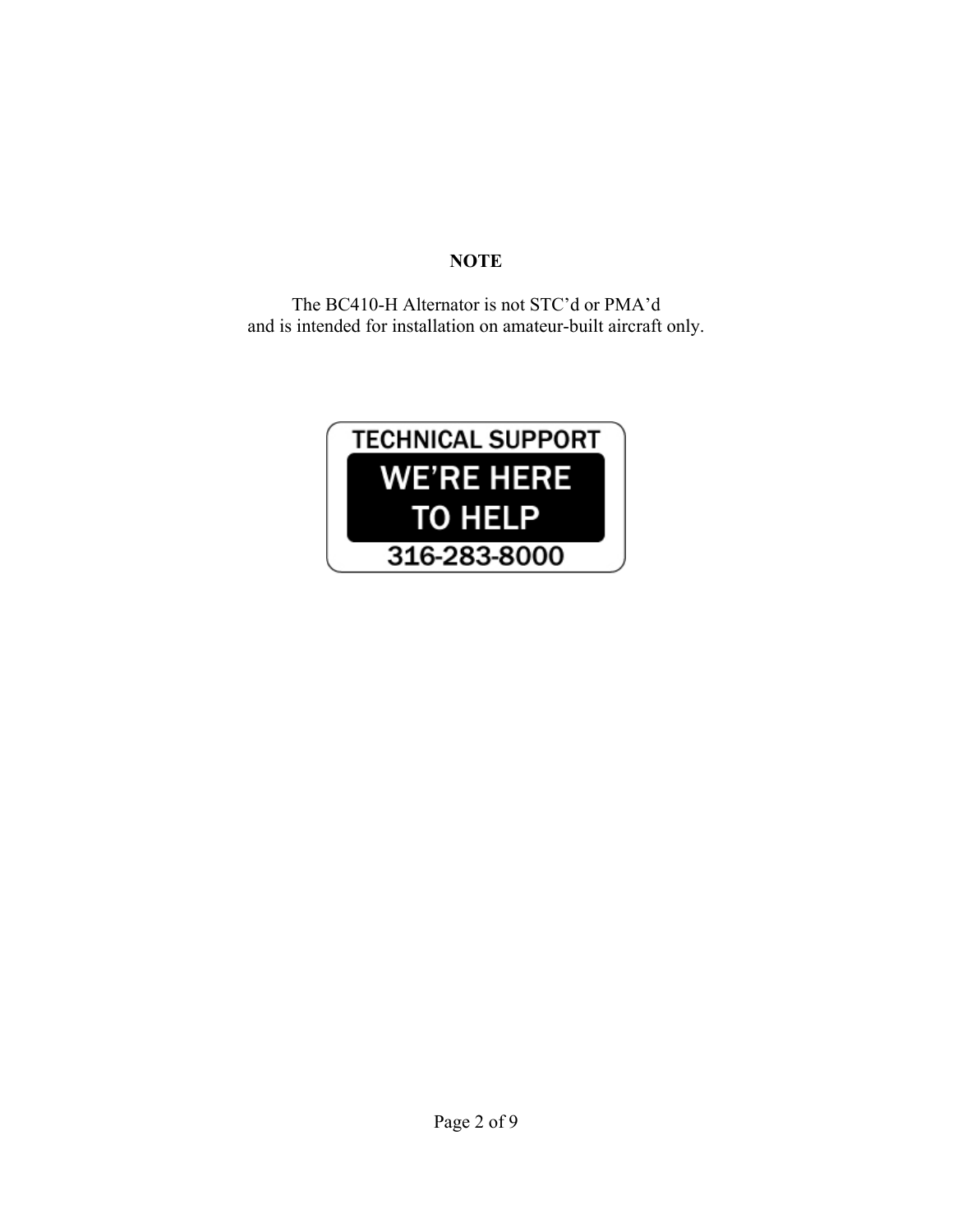#### **INTRODUCTION**

This kit is applicable to Lycoming- and Continental-powered aircraft with AND20000 compatible (vacuum pump) accessory drive pads.

#### **INSTALLATION OVERVIEW**

- (1) Disconnect aircraft battery.
- (2) Remove engine cowling.
- (3) Remove accessory pad cover plate (if so equipped).
- (4) Refer to page 4 and install the BC410-H Alternator.
- (5) Connect the BC410-H to the alternator controller (regulator) and output circuit breaker or current limiter.
- (6) Reconnect the aircraft battery and perform preliminary functional test on page 6.
- (7) Check all fasteners for security and safety. Check that all wiring is clear of flight controls throughout the entire range of control movement.
- (8) Re-install engine cowling. Perform final test on page 6.
- (9) Update ship's weight and balance, pilot operating handbook and maintenance records.

## **PARTS LIST**

The following parts are supplied with the BC410-H:

| <b>BC410-H</b><br>Alternator<br>$MS9134-01$ (or equal)<br>Gasket<br>S804-420<br>Nut, 1/4-20 (Lycoming engines)<br>4<br>S804-428<br>4<br>AN960-416 (or equal)<br>Washer, Flat<br>$\overline{4}$<br>$AN936A-416$ (or equal)<br>Washer, Locking<br>4<br>Assembly, Field Connector<br>FC2-ASSY | Qty. | Part No. | <b>Description</b>                |
|--------------------------------------------------------------------------------------------------------------------------------------------------------------------------------------------------------------------------------------------------------------------------------------------|------|----------|-----------------------------------|
|                                                                                                                                                                                                                                                                                            |      |          |                                   |
|                                                                                                                                                                                                                                                                                            |      |          |                                   |
|                                                                                                                                                                                                                                                                                            |      |          |                                   |
|                                                                                                                                                                                                                                                                                            |      |          | Nut, 1/4-28 (Continental engines) |
|                                                                                                                                                                                                                                                                                            |      |          |                                   |
|                                                                                                                                                                                                                                                                                            |      |          |                                   |
|                                                                                                                                                                                                                                                                                            |      |          |                                   |

The following parts are not supplied with the BC410-H, but may be useful in your installation:

| Qty. | <u>Part No.</u>                     | <b>Description</b>                    |
|------|-------------------------------------|---------------------------------------|
|      | SB1B-14, SB1B-28, LR3D-14, or LS-1A | Regulator/Controller                  |
|      | LR INSTALL                          | Installation Kit, Linear Regulator    |
|      | -- various --                       | Circuit Breaker, MIDI Bolt-Down Fuse, |
|      |                                     | or Current Limiter (40A)              |

The above items are available individually from B&C Specialty Products (Phone: 316-283-8000; or online: www.BandC.com).

#### **CHANGE IN WEIGHT AND BALANCE**

Installation of the BC410-H will impact aircraft weight a total of  $+$  5.75 lbs.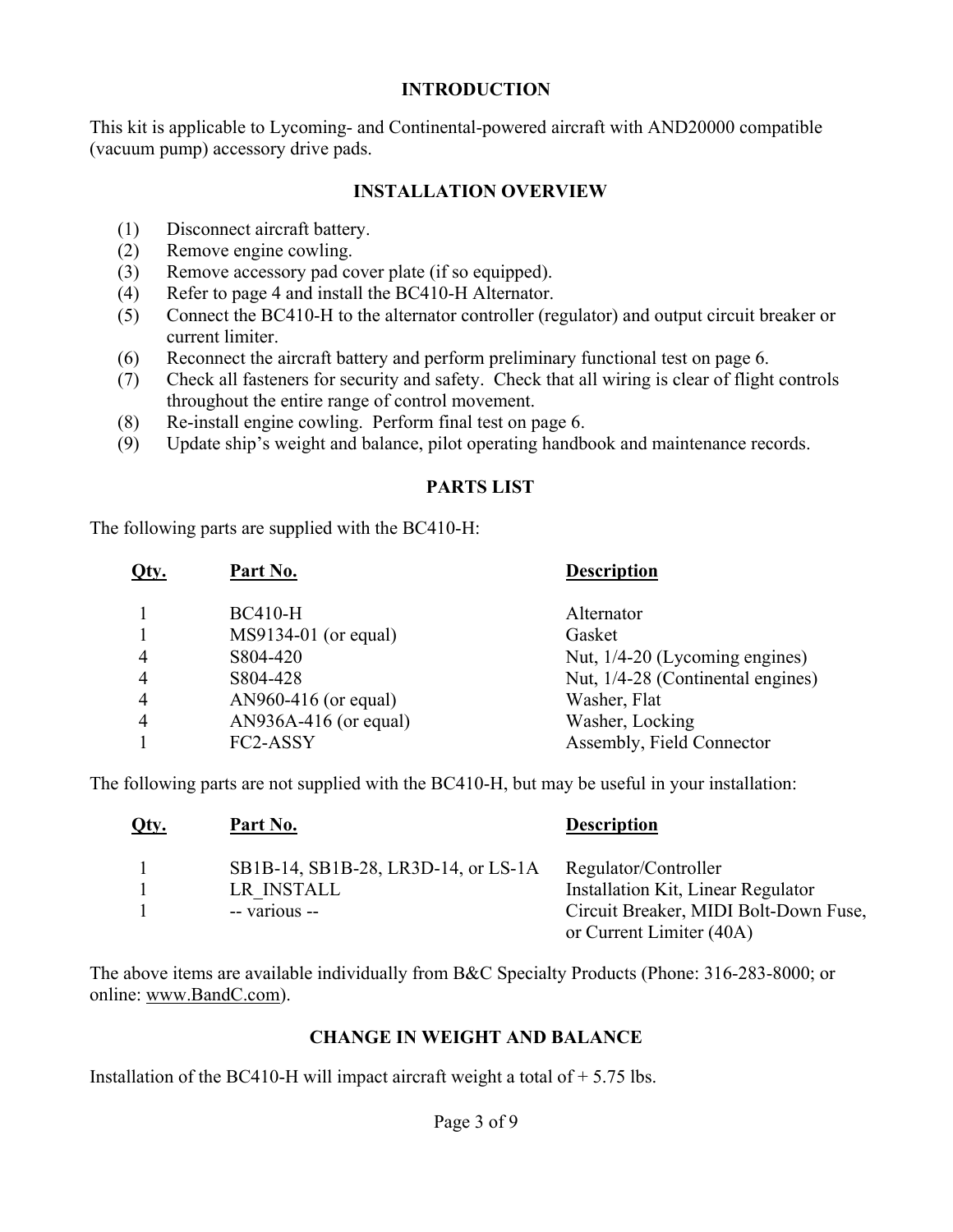### **INSTALLATION INSTRUCTIONS**

- Step 1. Refer to applicable service manual instructions. Disconnect ship's battery, Negative (-) terminal first. Remove and retain engine cowl.
- Step 2. Refer to applicable service manual instruction. Locate the AND20000 accessory (vacuum pump) pad. Remove cover plate (if applicable). Remove all old gasket material from the drive pad, being careful not to damage the aluminum surface.
- Step 3. Prepare a new MS9134-01 Gasket, applying a thin coating of Permatex Hylomar HPF or Loctite 518 gasket sealer (or equal) on both sides of the gasket to promote good surface adhesion. Place the gasket on the studs of the accessory adapter drive pad.



**Typical BC410-H Installation (Lycoming accessory case shown)** 

- Step 4. Position (and hold) the BC410-H Alternator on the studs. Note that the Alternator may be oriented or "clocked" so as to position the output post at any one of four different stations. Select the "clocking" orientation that permits the output wiring to make the most direct connection to the aircraft electrical bus while also remaining serviceable and clearing any other nearby accessories.
- Step 5. Secure the BC410-H at the selected "clocking" orientation, using an AN960-416 Flat Washer, AN936A-416 Lock Washer, and S804-420 (Lycoming engine) or S804-428 Hex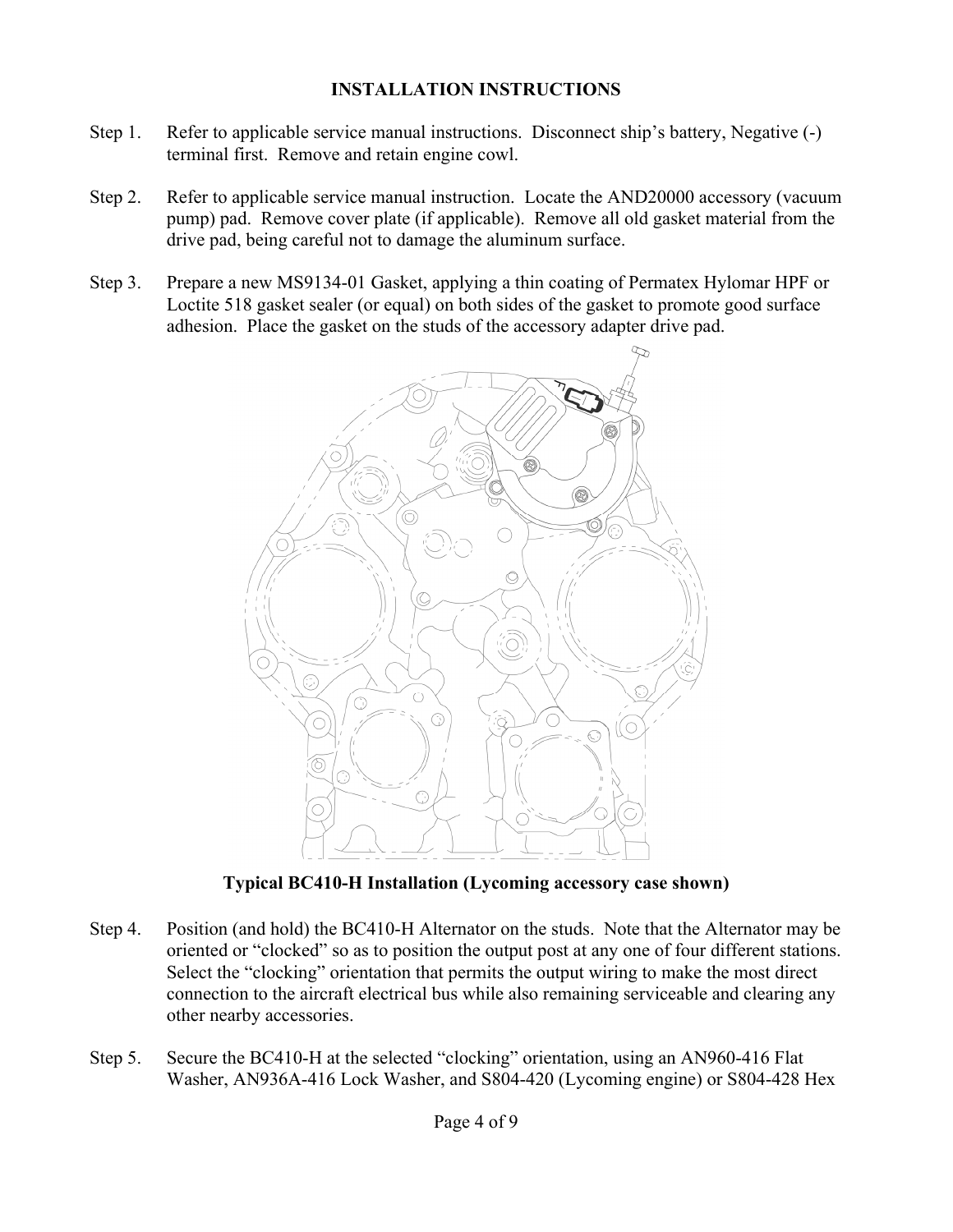Nut (Continental engine) on each stud. Torque the mounting nuts in a two-step sequence. First, torque all four mounting nuts to 20 In-Lbs. using a cross-torque pattern. Then torque the nuts a second time to 90-110 In-Lbs., again using a cross-torque pattern.

## **CAUTION**

Take care to observe the proper torque values when securing the BC410-H to the accessory adapter drive pad. *Failure to ensure the proper torque values (resulting in over-tightening or under-tightening) may lead to oil leaks, alternator damage, or both.* Such an installation error will invalidate the limited warranty. See the **Appendix** on page 7 for an overview of the correct torquing procedure and tools.

Step 6. Install the FC2-ASSY field connector assembly on the BC410-H, and route the wire aft to the alternator controller/regulator. Use adel clamps, nylon wire ties, or waxed string to secure this harness aft, making sure that it is tied away from chafe points and clear of all flight control mechanisms throughout the entire range of control movements. Route harness through grommets when firewall penetration is required. Install a ring terminal on the unfinished end of the harness, and connect to the alternator controller/regulator field supply terminal according to the manufacturer's specifications.

## **CAUTION**

The BC410-H is designed for field control at a nominal 14 volts. *Do not connect the BC410-H to an alternator controller/regulator that supplies 28 volts to the field — this may result in alternator damage, and will invalidate the limited warranty.* If installation of the BC410-H in a 28-volt system is desired, only use an alternator controller/regulator with special 14-volt field control circuitry, such as the LS-1A, SB1B-28, or equivalent.

- Step 7. Wire the output of the BC410-H to a suitably-sized current limiter or circuit breaker, per the latest revision of AC 43.13 (a 40-amp current limiter, bolt-down fuse, or breaker should be sufficient for Lycoming or Continental powerplants). Take care to route the output wire separately from the field connector assembly (Step 6) using adel clamps, and dress it from the alternator aft to a suitable anchor point on the firewall, allowing enough slack for all possible engine movement. Torque the output post nut to 50 In-Lbs. Install an insulating elbow over the connection.
- Step 8. Reconnect the aircraft battery, Positive (+) terminal first. Perform preliminary functional test on page 5 (below).
- Step 9. Check all fasteners for security and safety. Check that all wiring is clear of flight controls throughout the entire range of control movement. Re-install the engine cowling.
- Step 10. Perform final test on page 6. Update ship's weight and balance, pilot operating handbook and maintenance records.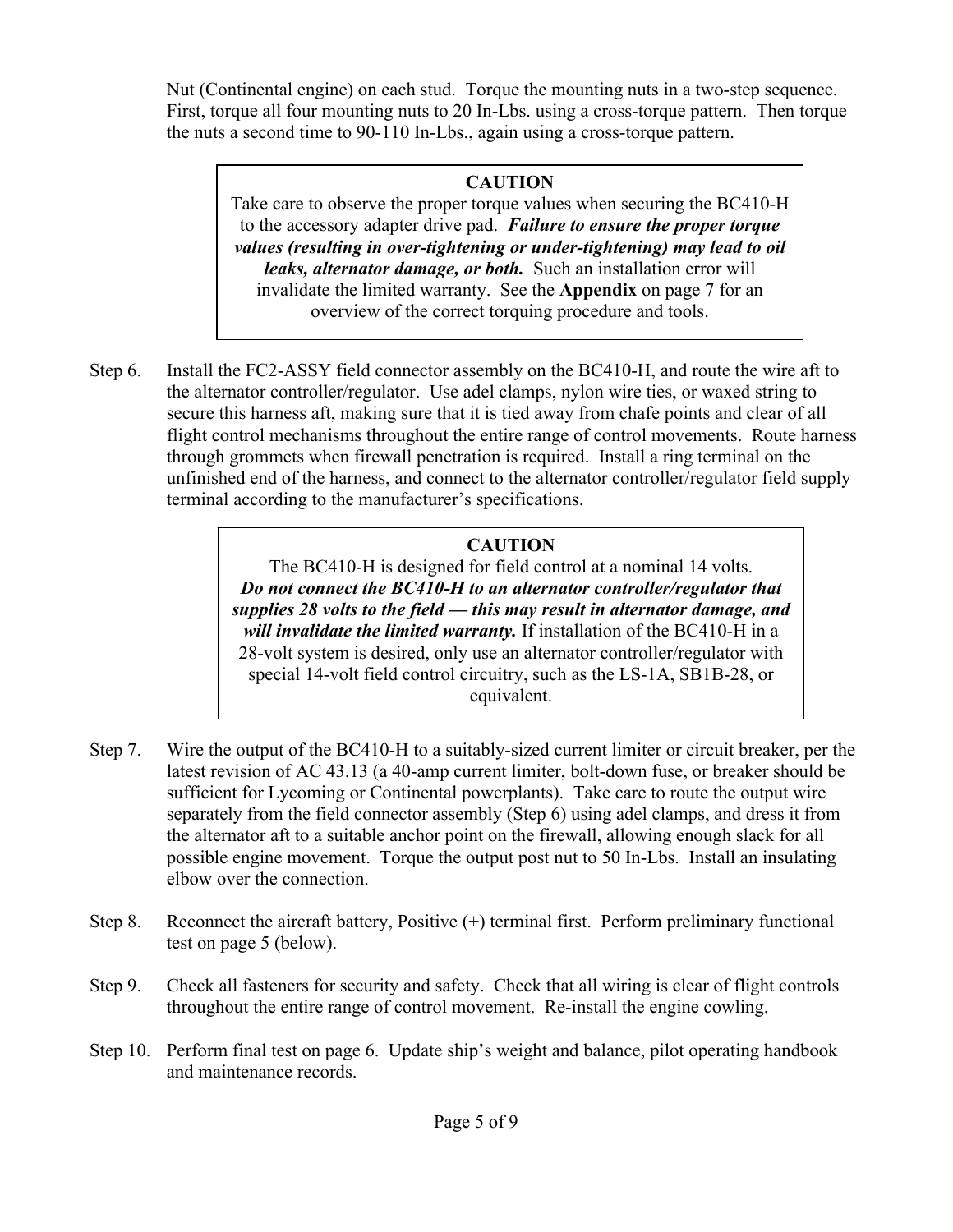#### **PRELIMINARY FUNCTION TEST**

- Step 1. Ship's magneto(s) switch should remain OFF.
- Step 2. Close the alternator "Field" and "Sense" circuit breakers (if so equipped).
- Step 3. Turn ON the battery and alternator master (Field) switches. Check that none of the alternator breakers trip.
- Step 4. Using a digital voltmeter, check the voltage at the alternator controller/regulator field supply terminal. If using the B&C LR3D-14, LS-1A, SB1B-14 or SB-1B-28, a reading of 10 to 12 volts would be expected; if using a non-B&C controller/regulator, consult the manufacturer's specifications.
- Step 5. Select a clean engine ground for negative reference. Check the voltage at the alternator field connector assembly. *Note: the connector must not be disconnected for this measurement.* Use a thin probe or small wire to access one of the wire terminals within the field connector. The observed voltage should measure within 1.0 volt of the value measured at the alternator controller/regulator field supply terminal.
- Step 6. Using engine ground as negative reference, check the voltage at "B" lead (output terminal) of the alternator. The voltage should be equal to the bus voltage.
- Step 7. Turn OFF the battery and alternator master (Field) switches.

#### **FINAL TEST**

- Step 1. Perform a normal preflight inspection.
- Step 2. Move the aircraft to an area safe for engine start.
- Step 3. Assure that the alternator "Field" and "Sense" circuit breakers (if so equipped) are in the ON position.
- Step 4. Turn ON the battery master and observe system voltage.
- Step 5. Perform a normal engine start. Allow engine to reach proper temperature for run-up RPM.
- Step 6. Set engine to approximately 2100 RPM minimum.
- Step 7. Turn ON the alternator master for the BC410-H. If the BC410-H is being used as a Standby Alternator, turn OFF the Primary Alternator master to simulate a Primary Alternator failure. Check for a bus voltage near 13.0 to 14.0 volts (or 26.0 to 28.0 volts), or the manufacturer's specifications for the alternator controller/regulator in use.
- Step 8. Increase electrical load using Nav lights, landing lights, etc. and check to see that the load is being supported and that low-voltage is not being indicated. Higher RPM may be required for heavy loads.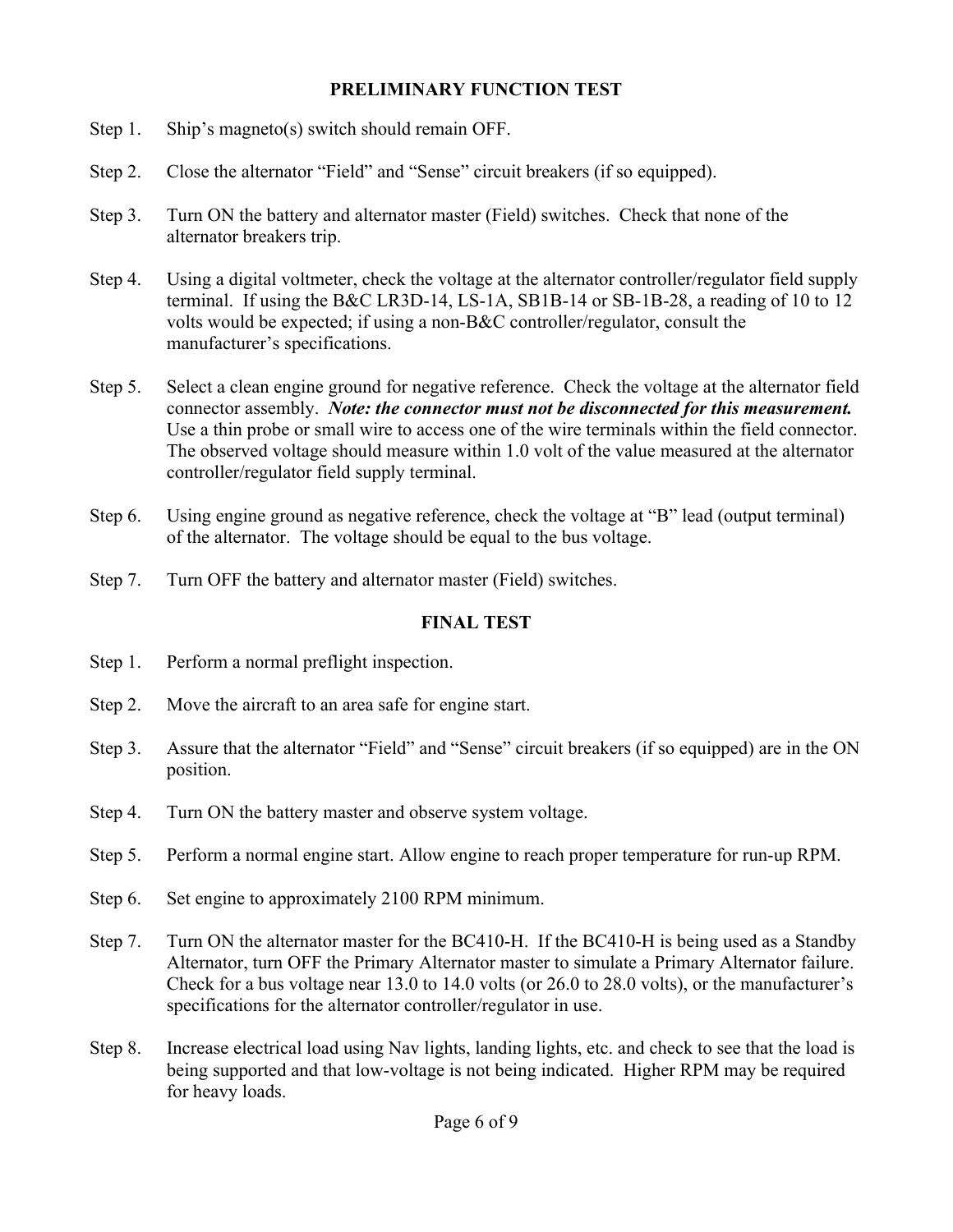Step 9. Turn off electrical loads. Return the engine to idle RPM.

## **APPENDIX**

A known challenge on the AND20000-spec accessory drive pads involves the very limited access to one of the four mounting nuts on some installations. We recommend tools as shown in the drawing(s) below for assuring the proper torque on all mounting nuts. Notice that the axis of the "crow's foot" portion of the assembly is at 90° to the beam of the torque wrench. This is done to make sure that the actual torque applied is very close to the value displayed on the torque wrench. The crow's foot may be in either 90° position but must not be aligned with the torque wrench in either the outward or inward direction.



A tool specifically designed for use on aircraft vacuum pumps (or similar devices) may also be used. One such item, introduced by Snap-On, is shown in the drawing that follows.



The type of torque wrench is optional as long as accuracy can be verified.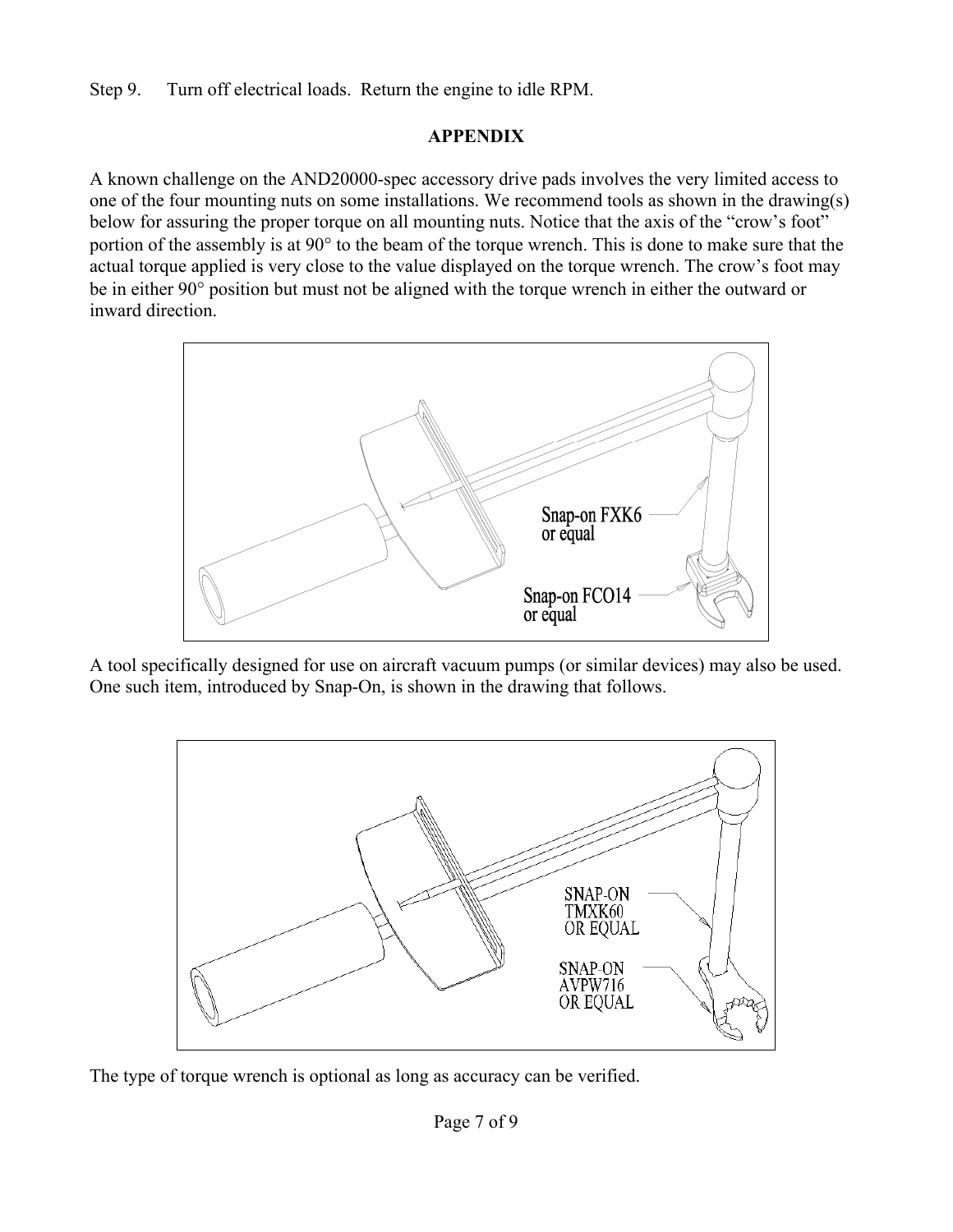## **TROUBLESHOOTING**

| <b>CONDITION</b>                                        | <b>POSSIBLE CAUSE</b>                                                                         | <b>SUGGESTED ACTION</b>                                                                                                                                                                   |
|---------------------------------------------------------|-----------------------------------------------------------------------------------------------|-------------------------------------------------------------------------------------------------------------------------------------------------------------------------------------------|
| Alternator not charging                                 | Shear coupling broken                                                                         | Replace shear coupling.                                                                                                                                                                   |
| (off-line, no output)                                   | Output breaker/current limiter open                                                           | Check breaker/limiter condition. Investigate<br>whether open condition indicative of short-<br>circuit or other "hard fault" in circuit.                                                  |
|                                                         | Output breaker/current limiter<br>failed                                                      | Test for voltage drop in circuit breaker.<br>Consider replacement if voltage drop greater<br>than 0.25 volts detected. If equipped with<br>current limiter, evaluate and replace if open. |
|                                                         | Output wire (a.k.a. "B-lead")<br>broken, or has failed crimp joint                            | Replace broken wire; or remove old crimp<br>joint, dress and crimp new ring terminal on<br>output wire.                                                                                   |
|                                                         | Field control breaker open                                                                    | Check breaker condition. Investigate<br>whether open condition in response to "over-<br>voltage" event. Consult regulator manual.                                                         |
|                                                         | Field control breaker failed                                                                  | Test for voltage drop in circuit breaker.<br>Consider replacement if voltage drop greater<br>than 0.25 volts detected.                                                                    |
|                                                         | Field control wire broken, or has<br>failed crimp joint(s)                                    | Replace broken field control wire assembly.                                                                                                                                               |
| Alternator not supporting<br>load (insufficient output) | Engine at idle or low RPM                                                                     | Reduce load until increased engine RPM<br>possible.                                                                                                                                       |
|                                                         | Electrical system load exceeds<br>alternator capacity                                         | Evaluate "continuous" power requirements<br>and reconfigure load management practice.                                                                                                     |
|                                                         | Alternator stator or diode(s) failing                                                         | Repair or replace alternator.                                                                                                                                                             |
| Alternator over-voltage<br>condition indicated          | Field control switch marginal or<br>failing                                                   | Test for voltage drop in switch. Consider<br>replacement if voltage drop greater than 0.30<br>volts detected.                                                                             |
|                                                         | Field control circuit breaker<br>marginal or failing (if so equipped)                         | Test for voltage drop in circuit breaker.<br>Consider replacement if voltage drop greater<br>than 0.25 volts detected.                                                                    |
|                                                         | EFIS calibration error (if so<br>equipped)                                                    | Confirm bus voltage independently at the<br>battery with calibrated (preferably digital)<br>volt meter. Consult EFIS documentation.                                                       |
|                                                         | Regulator failure                                                                             | Repair or replace regulator.                                                                                                                                                              |
| Alternator "noise" audible<br>in headsets               | Automotive-style "switching"<br>regulator in use                                              | Consider replacement with a "linear"<br>regulator designed for use in aircraft.                                                                                                           |
|                                                         | Grounding issue involving<br>interaction of alternator, regulator,<br>and audio/radio systems | Investigate whether the alternator, regulator,<br>and audio/radio systems have ground<br>potential in more than one location.                                                             |
|                                                         | Alternator diode(s) marginal/failing                                                          | Repair or replace alternator.                                                                                                                                                             |
| Oil leaking from alternator<br>mounting flange or from  | Accessory pad oil seal failure                                                                | Replace accessory pad seal. Consult engine<br>manual.                                                                                                                                     |
| alternator case                                         | Alternator mounting flange<br>damaged                                                         | Repair or replace alternator.                                                                                                                                                             |